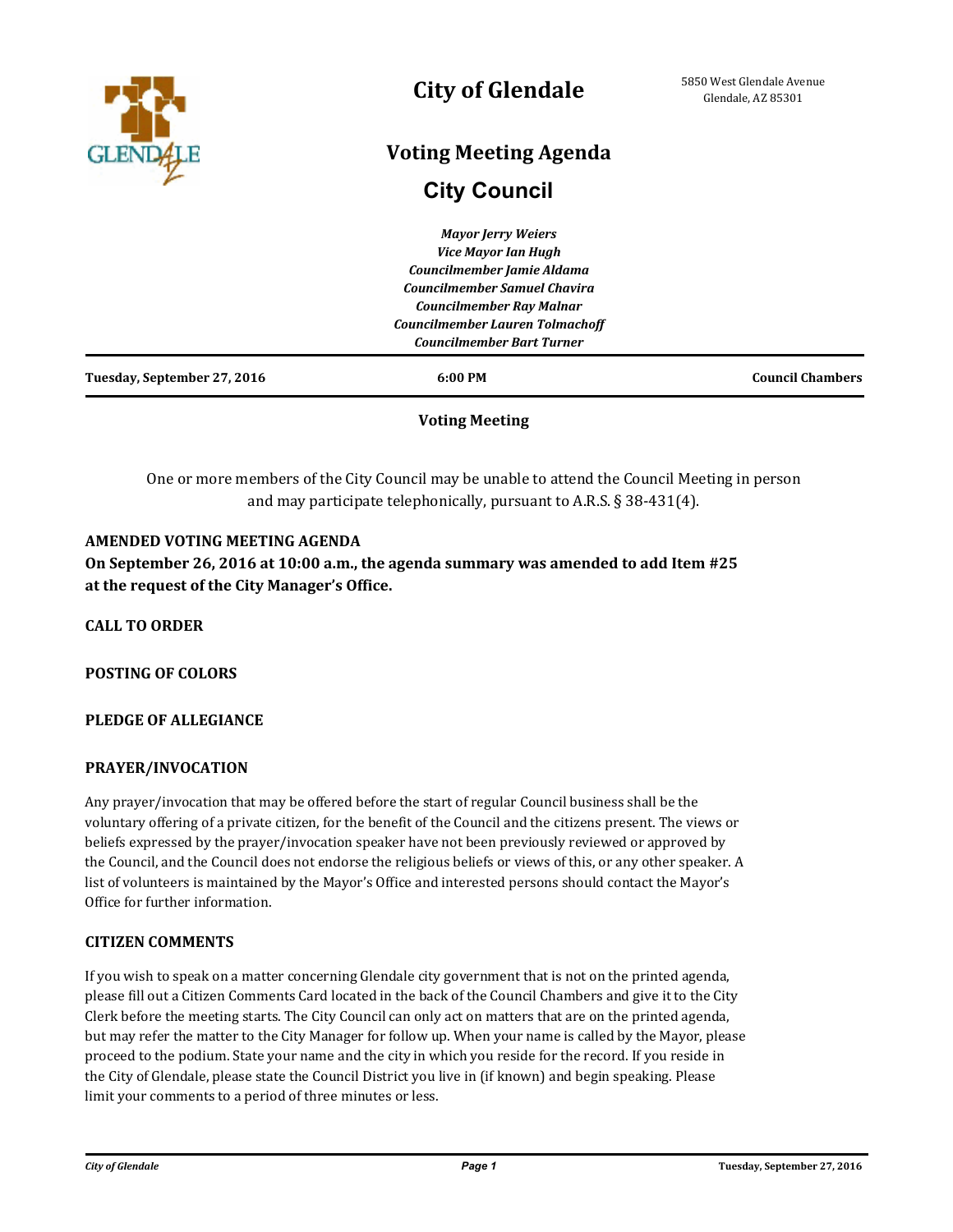## **APPROVAL OF THE MINUTES OF SEPTEMBER 13, 2016 VOTING MEETING AND SEPTEMBER 20, 2016 SPECIAL VOTING MEETING**

APPROVAL OF THE MINUTES OF THE SEPTEMBER 13, 2016 VOTING MEETING AND SEPTEMBER 20, 2016 SPECIAL VOTING MEETING Staff Contact: Julie K. Bower, City Clerk **1.** [16-465](http://glendale-az.legistar.com/gateway.aspx?m=l&id=/matter.aspx?key=3249) [Meeting Minutes of September 13, 2016](http://glendale-az.legistar.com/gateway.aspx?M=F&ID=5eebca0f-62ad-481f-a926-0b95130f36fe.pdf) [Meeting Minutes of September 20, 2016 - Special Voting Meeting](http://glendale-az.legistar.com/gateway.aspx?M=F&ID=f9928f40-1548-4ab5-b90b-7d66fbc43de3.pdf) *Attachments:*

#### **BOARDS, COMMISSIONS AND OTHER BODIES**

APPROVE RECOMMENDED APPOINTMENTS TO BOARDS, COMMISSIONS & OTHER BODIES Staff Contact: Brent Stoddard, Director, Public Affairs **2.** [16-447](http://glendale-az.legistar.com/gateway.aspx?m=l&id=/matter.aspx?key=3231)

#### **PRESENTED BY: Councilmember Jamie Aldama**

#### **PROCLAMATIONS AND AWARDS**

PROCLAIM OCTOBER 2016 AS DOMESTIC VIOLENCE AWARENESS MONTH Staff Contact: Rick St. John, Interim Police Chief Presented By: Office of the Mayor Accepted By: Mrs. Carol Bolick, Victim Assistance Caseworker, Glendale Police Department Family Advocacy Center **3.** [16-436](http://glendale-az.legistar.com/gateway.aspx?m=l&id=/matter.aspx?key=3220)

#### **CONSENT AGENDA**

Items on the consent agenda are of a routine nature or have been previously studied by the City Council. Items on the consent agenda are intended to be acted upon in one motion unless the Council wishes to hear any of the items separately.

| 4. | 16-432              | RECOMMEND APPROVAL OF SPECIAL EVENT LIQUOR LICENSES, 100<br>CLUB OF ARIZONA<br>Staff Contact: Vicki Rios, Director, Budget and Finance |
|----|---------------------|----------------------------------------------------------------------------------------------------------------------------------------|
|    | <b>Attachments:</b> | Application                                                                                                                            |
|    |                     | <b>Calls for Service</b>                                                                                                               |
| 5. | 16-433              | RECOMMEND APPROVAL OF SPECIAL EVENT LIQUOR LICENSE, FIGHTER<br><b>COUNTRY FOUNDATION</b>                                               |
|    |                     | Staff Contact: Vicki Rios, Director, Budget and Finance                                                                                |
|    | <b>Attachments:</b> | Application                                                                                                                            |
|    |                     | <b>Calls for Service</b>                                                                                                               |
| 6. | 16-424              | RECOMMEND APPROVAL OF SPECIAL EVENT LIQUOR LICENSES, CITY OF                                                                           |
|    |                     | <b>GLENDALE OFFICE OF SPECIAL EVENTS</b>                                                                                               |
|    |                     | Staff Contact: Vicki Rios, Director, Budget and Finance                                                                                |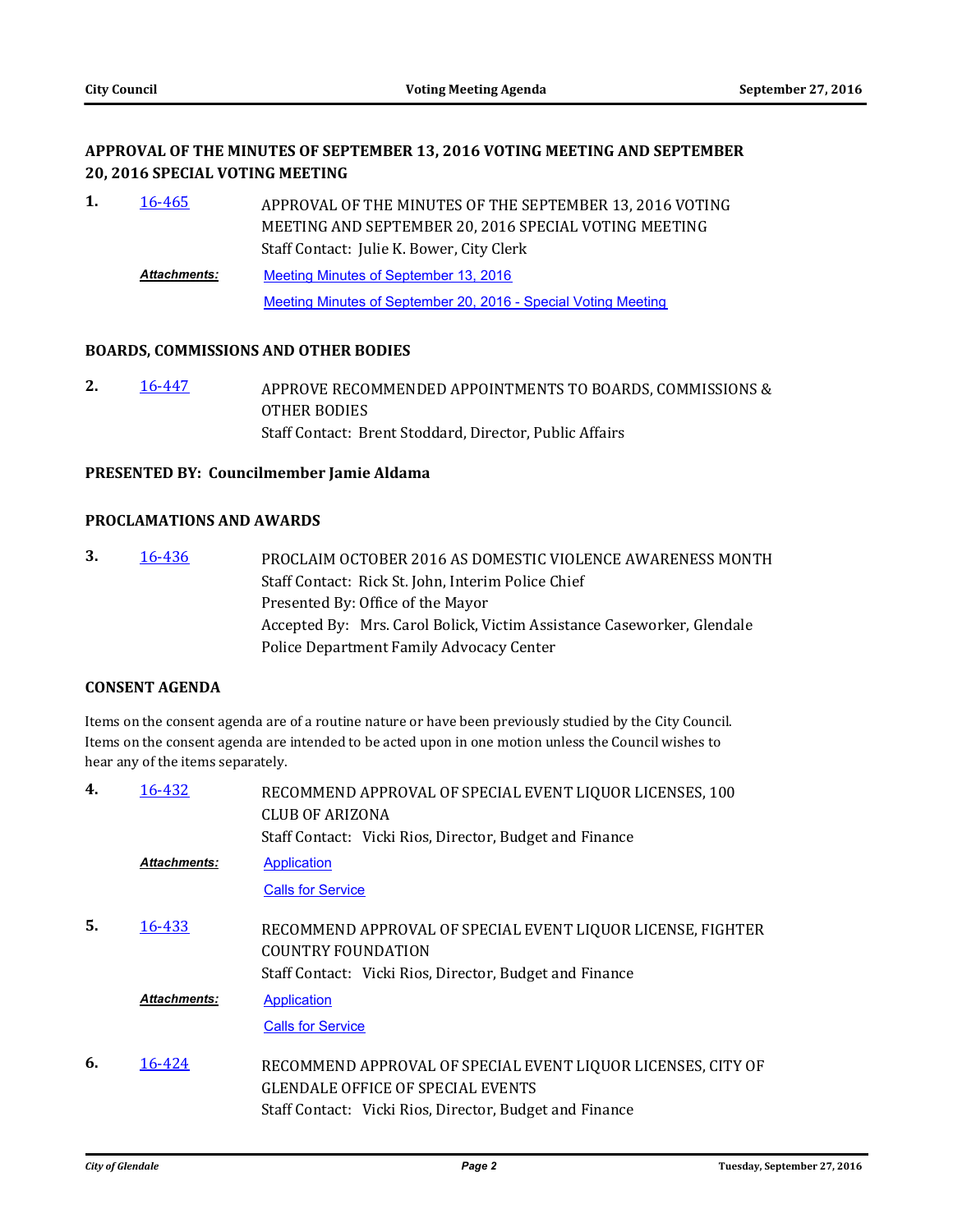|     | Attachments:        | <b>Application</b>                                                                                                                                                                                                                                                  |
|-----|---------------------|---------------------------------------------------------------------------------------------------------------------------------------------------------------------------------------------------------------------------------------------------------------------|
|     |                     | <b>Calls for Service</b>                                                                                                                                                                                                                                            |
| 7.  | 16-425              | RECOMMEND APPROVAL OF SPECIAL EVENT LIQUOR LICENSE, KIWANIS<br><b>CLUB OF GLENDALE</b>                                                                                                                                                                              |
|     |                     | Staff Contact: Vicki Rios, Director, Budget and Finance                                                                                                                                                                                                             |
|     | Attachments:        | <b>Application</b>                                                                                                                                                                                                                                                  |
|     |                     | <b>Calls for Service</b>                                                                                                                                                                                                                                            |
| 8.  | 16-426              | RECOMMEND APPROVAL OF LIQUOR LICENSE NO. 5-21335, MARCOS<br>PIZZA                                                                                                                                                                                                   |
|     |                     | Staff Contact: Vicki Rios, Director, Budget and Finance                                                                                                                                                                                                             |
|     | Attachments:        | <b>Map</b>                                                                                                                                                                                                                                                          |
|     |                     | <b>Calls for Service</b>                                                                                                                                                                                                                                            |
| 9.  | 16-427              | RECOMMEND APPROVAL OF LIQUOR LICENSE NO. 5-21413, CHURCHILL'S<br><b>FINE CIGARS</b>                                                                                                                                                                                 |
|     |                     | Staff Contact: Vicki Rios, Director, Budget and Finance                                                                                                                                                                                                             |
|     | <b>Attachments:</b> | <b>Map</b>                                                                                                                                                                                                                                                          |
|     |                     | <b>Calls for Service</b>                                                                                                                                                                                                                                            |
| 10. | 16-438              | AUTHORIZATION TO ENTER INTO A LINKING AGREEMENT WITH HYE<br>TECH NETWORK & SECURITY SOLUTIONS, LLC, AND FOR THE<br>EXPENDITURE OF FUNDS FOR NETWORK CONSULTING AND SERVICES<br>Staff Contact: Chuck Murphy, Chief Information Officer, Innovation and<br>Technology |
|     | Attachments:        | <b>Linking Agreement</b>                                                                                                                                                                                                                                            |
| 11. | 16-440              | AUTHORIZATION TO ENTER INTO A LINKING AGREEMENT WITH INSIGHT<br>PUBLIC SECTOR, INC., AND FOR THE EXPENDITURE OF FUNDS<br>Staff Contact: Chuck Murphy, Chief Information Officer, Innovation and<br>Technology                                                       |
|     | Attachments:        | <b>Linking Agreement</b>                                                                                                                                                                                                                                            |
| 12. | 16-441              | AUTHORIZATION TO ENTER INTO A LINKING AGREEMENT WITH<br>CENTURYLINK COMMUNICATIONS, LLC, AND FOR THE EXPENDITURE OF<br><b>FUNDS</b><br>Staff Contact: Chuck Murphy, Chief Information Officer, Innovation and<br>Technology                                         |
|     | Attachments:        | <b>Linking Agreement</b>                                                                                                                                                                                                                                            |
|     |                     |                                                                                                                                                                                                                                                                     |
| 13. | 16-444              | POSITION RECLASSIFICATIONS<br>Staff Contact: Jim Brown, Director, Human Resources and Risk<br>Management                                                                                                                                                            |
|     | Attachments:        | <b>Classification Study Status Report</b>                                                                                                                                                                                                                           |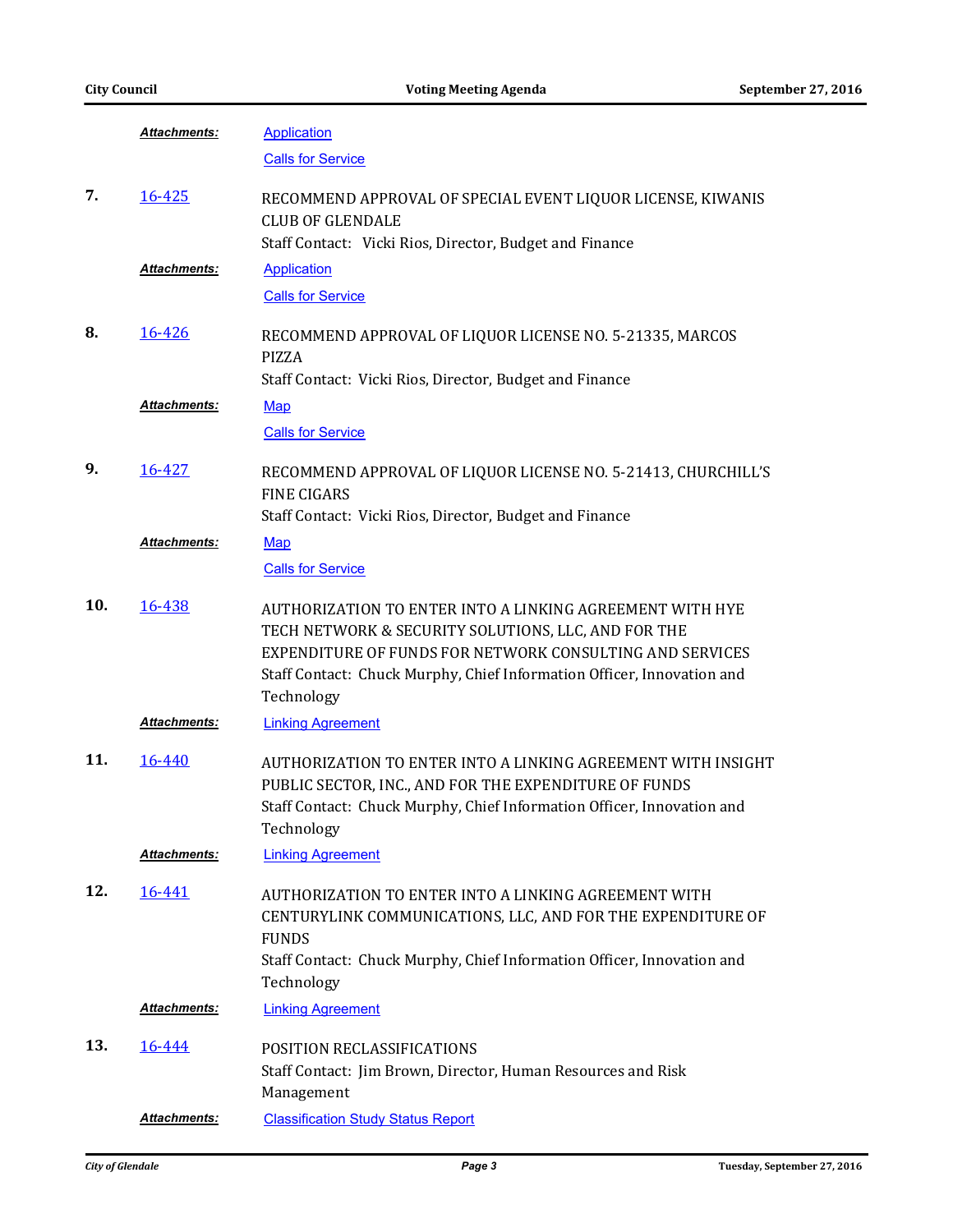| 14. | 16-437              | AUTHORIZATION TO AWARD RFP 16-32 AND ENTER INTO AN<br>AGREEMENT WITH BLACKSTONE SECURITY SERVICES, INC. FOR<br>SECURITY GUARD SERVICES AT SPECIFIED CITYWIDE LOCATIONS AND<br>APPROVE THE EXPENDITURE OF FUNDS                                                                                          |
|-----|---------------------|---------------------------------------------------------------------------------------------------------------------------------------------------------------------------------------------------------------------------------------------------------------------------------------------------------|
|     |                     | Staff Contact: Rick St. John, Interim Police Chief                                                                                                                                                                                                                                                      |
|     | <b>Attachments:</b> | <b>Agreement for Security Guard Services</b>                                                                                                                                                                                                                                                            |
|     |                     | <b>Evaluation Summary</b>                                                                                                                                                                                                                                                                               |
| 15. | 16-411              | AUTHORIZATION TO ENTER INTO A CONSTRUCTION AGREEMENT WITH<br>PCL CONSTRUCTION, INC., AND APPROVE THE EXPENDITURE OF FUNDS<br>FOR WEST AREA WATER RECLAMATION FACILITY ODOR CONTROL AND<br>DISINFECTION SYSTEM IMPROVEMENTS<br>Staff Contact: Craig Johnson, P.E., Director, Water Services              |
|     | Attachments:        | <b>Construction Agreement</b>                                                                                                                                                                                                                                                                           |
|     |                     | <b>Bid Tabulation</b>                                                                                                                                                                                                                                                                                   |
| 16. | 16-413              | AUTHORIZATION TO ENTER INTO AMENDMENT NO. 2 TO THE LINKING<br>AGREEMENT WITH WEBER WATER RESOURCES, LLC, AND APPROVE THE<br>EXPENDITURE OF FUNDS FOR THE REPAIR OF PUMPS AND RELATED<br><b>EQUIPMENT</b>                                                                                                |
|     |                     | Staff Contact: Craig Johnson, P.E., Director, Water Services                                                                                                                                                                                                                                            |
|     | Attachments:        | <b>Amendment No. 2</b>                                                                                                                                                                                                                                                                                  |
| 17. | 16-414              | AUTHORIZATION TO ENTER INTO AMENDMENT NO. 2 TO THE LINKING<br>AGREEMENT WITH LAYNE CHRISTENSEN COMPANY AND APPROVE THE<br>EXPENDITURE OF FUNDS FOR THE PERFORMANCE EVALUATION,<br>MAINTENANCE AND REPAIR OF PUMPS AND RELATED EQUIPMENT<br>Staff Contact: Craig Johnson, P.E., Director, Water Services |
|     | <b>Attachments:</b> | <b>Amendment No. 2</b>                                                                                                                                                                                                                                                                                  |
| 18. | 16-419              | AUTHORIZATION TO ENTER INTO A PROFESSIONAL SERVICES<br>AGREEMENT WITH IDEXX DISTRIBUTION, INC., FOR LABORATORY<br><b>SUPPLIES</b><br>Staff Contact: Craig Johnson, P.E., Director, Water Services                                                                                                       |
|     | Attachments:        | <b>Professional Services Agreement</b>                                                                                                                                                                                                                                                                  |
| 19. | 16-449              | AUTHORIZATION TO ENTER INTO A LINKING AGREEMENT WITH LZ<br>DELTA, LLC, DOING BUSINESS AS GOAZ MOTORCYCLES, FOR THE<br>PURCHASE OF LAW ENFORCEMENT BMW MOTORCYCLES<br>Staff Contact: Jack Friedline, Director, Public Works                                                                              |
|     | Attachments:        | <b>Linking Agreement</b>                                                                                                                                                                                                                                                                                |
| 20. | 16-450              | AUTHORIZATION TO ENTER INTO A CONSTRUCTION AGREEMENT WITH<br>GONZALEZ ASPHALT, INC., FOR PAVEMENT AND CONCRETE CUTS AND<br><b>REPAIRS</b>                                                                                                                                                               |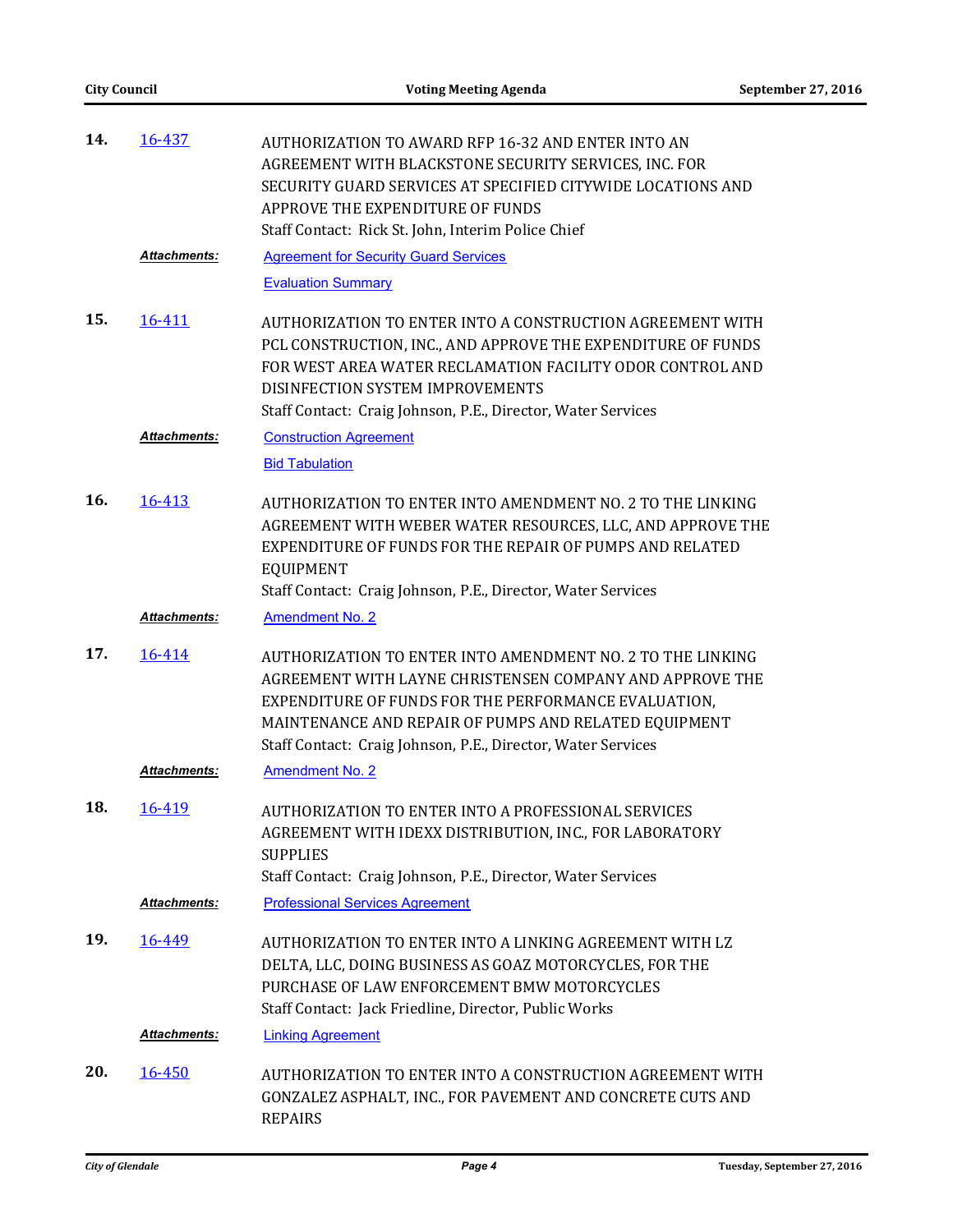|     | <b>Attachments:</b> | Staff Contact: Jack Friedline, Director, Public Works<br><b>Construction Agreement</b><br><b>Bid Tabulation</b>                                                                                                                                                                                 |
|-----|---------------------|-------------------------------------------------------------------------------------------------------------------------------------------------------------------------------------------------------------------------------------------------------------------------------------------------|
| 21. | 16-451              | AUTHORIZATION TO ENTER INTO AMENDMENT NO. 1 TO THE LINKING<br>AGREEMENT WITH CREATIVE COMMUNICATIONS SALES & RENTALS,<br>INC., FOR THE PURCHASE OF RADIO PARTS AND SERVICES<br>Staff Contact: Jack Friedline, Director, Public Works                                                            |
|     | <b>Attachments:</b> | Amendment No. 1                                                                                                                                                                                                                                                                                 |
| 22. | 16-454              | AUTHORIZATION TO ENTER INTO AMENDMENT NO. 1 TO A<br>PROFESSIONAL SERVICES AGREEMENT WITH NINYO & MOORE,<br>GEOTECHNICAL CONSULTANTS, INC., FOR ENVIRONMENTAL SERVICES<br>AT THE SOUTHWEST CORNER OF 91ST AND MARYLAND AVENUES<br>Staff Contact: Jack Friedline, Director, Public Works          |
|     | <b>Attachments:</b> | <b>Amendment No. 1</b>                                                                                                                                                                                                                                                                          |
| 23. | 16-461              | AUTHORIZATION TO ENTER INTO AMENDMENT NO. 1 TO THE<br>CONSTRUCTION MANAGER AT RISK AGREEMENT WITH FCI<br>CONSTRUCTORS, INC., TO PROVIDE ADDITIONAL CONSTRUCTION<br>SERVICES FOR THE GLENDALE LANDFILL SCALEHOUSE RELOCATION<br>PROJECT<br>Staff Contact: Jack Friedline, Director, Public Works |
|     | <b>Attachments:</b> | <b>Amendment No. 1</b>                                                                                                                                                                                                                                                                          |
| 24. | 16-467              | AUTHORIZATION TO EXECUTE AMENDMENT NO. 2 AGREEMENT FOR<br>SERVICES FOR CITY CONTRACTS 8672 AND 8832 FOR THE PROVISION OF<br>PUBLIC SAFETY SERVICES PROVIDED AT THE UNIVERSITY OF PHOENIX<br>STADIUM AUTHORIZING THE CITY MANAGER TO EXTEND THE TERM OF<br>THE CONTRACTS                         |
|     |                     | Staff Contact: Jean Moreno, Executive Officer Strategic Initiatives and<br><b>Special Projects</b>                                                                                                                                                                                              |
|     | <b>Attachments:</b> | Amendment No. 2 to 8672 Agreement for Services                                                                                                                                                                                                                                                  |
|     |                     | Amendment No. 2 to 8832 Agreement for Services                                                                                                                                                                                                                                                  |
| 25. | 16-470              | AUTHORIZE THE EXECUTION OF A SISTER CITIES INTERNATIONAL<br>CEREMONIAL PARTNERSHIP AGREEMENT WITH ORLAND, NORWAY<br>Staff Contact: Jean Moreno, Executive Officer Strategic Initiatives and<br><b>Special Projects</b>                                                                          |
|     | Attachments:        | <b>Ceremonial Agreement Final</b>                                                                                                                                                                                                                                                               |

### **CONSENT RESOLUTIONS**

RESOLUTION NO. 5155 NEW SERIES **26.** [16-434](http://glendale-az.legistar.com/gateway.aspx?m=l&id=/matter.aspx?key=3218)

## A RESOLUTION OF THE COUNCIL OF THE CITY OF GLENDALE, MARICOPA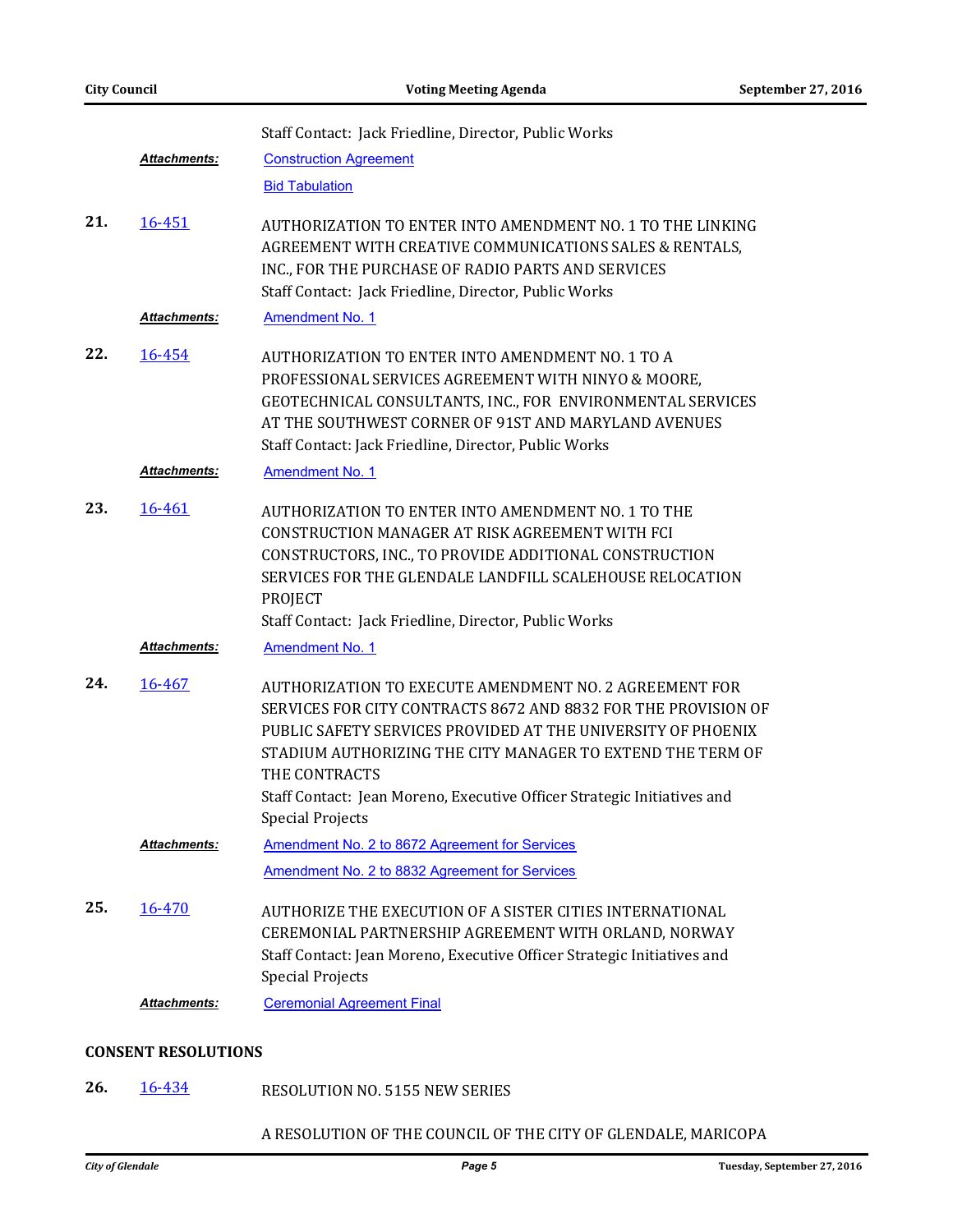|     |                     | COUNTY, ARIZONA, AUTHORIZING THE ENTERING INTO OF AN<br>AGREEMENT WITH THE STATE OF ARIZONA, OFFICE OF THE ATTORNEY<br>GENERAL, AND ACCEPTANCE OF THE FISCAL YEAR 2017 VICTIMS'<br>RIGHTS PROGRAM AWARD (A.G. # 2017-031) IN THE APPROXIMATE<br>AMOUNT OF \$10,100, ON BEHALF OF THE GLENDALE CITY<br>PROSECUTOR'S OFFICE.<br>Staff Contact: Michael D. Bailey, City Attorney                                                              |
|-----|---------------------|--------------------------------------------------------------------------------------------------------------------------------------------------------------------------------------------------------------------------------------------------------------------------------------------------------------------------------------------------------------------------------------------------------------------------------------------|
|     | <b>Attachments:</b> | <b>Resolution No. 5155</b>                                                                                                                                                                                                                                                                                                                                                                                                                 |
|     |                     | <b>VRP Grant Award Letter 2016</b>                                                                                                                                                                                                                                                                                                                                                                                                         |
| 27. | <u>16-439</u>       | <b>RESOLUTION NO. 5156 NEW SERIES</b>                                                                                                                                                                                                                                                                                                                                                                                                      |
|     |                     | A RESOLUTION OF THE COUNCIL OF THE CITY OF GLENDALE, MARICOPA<br>COUNTY, ARIZONA, AUTHORIZING THE ENTERING INTO OF AN<br>AGREEMENT WITH THE STATE OF ARIZONA, OFFICE OF THE ATTORNEY<br>GENERAL, AND ACCEPTANCE OF THE FISCAL YEAR 2017 VICTIMS'<br>RIGHTS PROGRAM AWARD (A.G. # 2017-044) IN THE APPROXIMATE<br>AMOUNT OF \$83,500, ON BEHALF OF THE GLENDALE POLICE<br>DEPARTMENT.<br>Staff Contact: Rick St. John, Interim Police Chief |
|     | Attachments:        | Resolution No. 5156                                                                                                                                                                                                                                                                                                                                                                                                                        |
|     |                     | <b>Award Agreement</b>                                                                                                                                                                                                                                                                                                                                                                                                                     |
| 28. | 16-442              | <b>RESOLUTION NO. 5157 NEW SERIES</b>                                                                                                                                                                                                                                                                                                                                                                                                      |
|     |                     | A RESOLUTION OF THE COUNCIL OF THE CITY OF GLENDALE, MARICOPA<br>COUNTY, ARIZONA, AUTHORIZING AND DIRECTING THE ENTERING INTO<br>OF A MEMORANDUM OF UNDERSTANDING WITH THE UNITED STATES<br>POSTAL INSPECTION SERVICE FOR PARTICIPATION IN THE TRIPLE I<br>PARCEL TASK FORCE BY THE GLENDALE POLICE DEPARTMENT.<br>Staff Contact: Rick St. John, Interim Police Chief                                                                      |
|     | <b>Attachments:</b> | Resolution No. 5157                                                                                                                                                                                                                                                                                                                                                                                                                        |
|     |                     | <b>Memorandum of Understanding Agreement</b>                                                                                                                                                                                                                                                                                                                                                                                               |
| 29. | 16-443              | <b>RESOLUTION NO. 5158 NEW SERIES</b>                                                                                                                                                                                                                                                                                                                                                                                                      |
|     |                     | A RESOLUTION OF THE COUNCIL OF THE CITY OF GLENDALE, MARICOPA<br>COUNTY, ARIZONA, AUTHORIZING THE ENTERING INTO OF A<br>MEMORANDUM OF UNDERSTANDING WITH THE MARICOPA COUNTY<br>SHERIFF'S OFFICE FOR THE SHARING OF LAW ENFORCEMENT<br><b>INFORMATION THROUGH AZLINK.</b><br>Staff Contact: Rick St. John, Interim Police Chief                                                                                                            |
|     | Attachments:        | Resolution No. 5158                                                                                                                                                                                                                                                                                                                                                                                                                        |
|     |                     | <b>Memorandum of Understanding Agreement</b>                                                                                                                                                                                                                                                                                                                                                                                               |
| 30. | 16-448              | RESOLUTION NO. 5159 NEW SERIES                                                                                                                                                                                                                                                                                                                                                                                                             |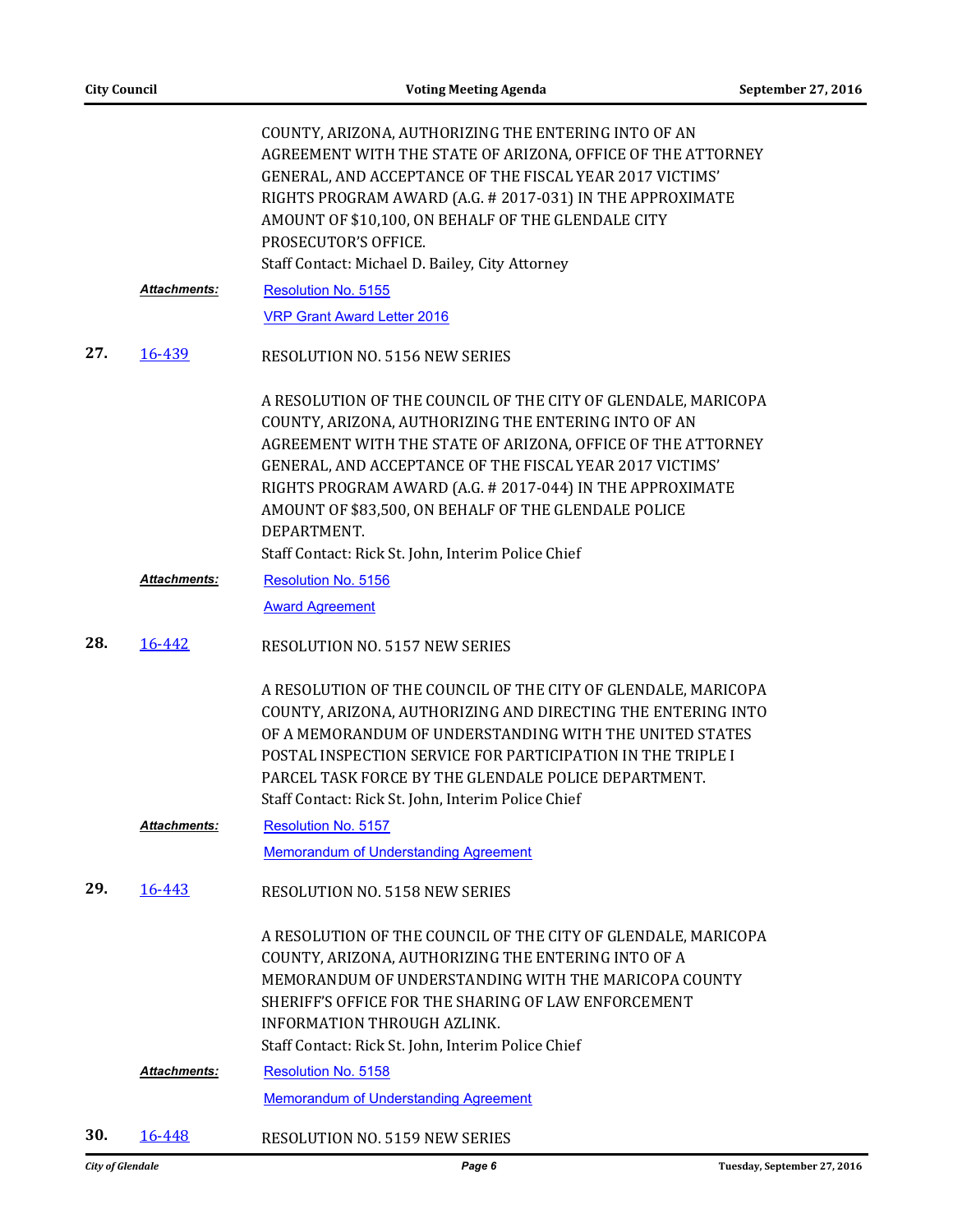|     |                     | A RESOLUTION OF THE COUNCIL OF THE CITY OF GLENDALE, MARICOPA<br>COUNTY, ARIZONA, AUTHORIZING AND DIRECTING THE ENTERING INTO<br>OF AN INTERGOVERNMENTAL AGREEMENT WITH LUKE AIR FORCE BASE<br>FOR SOLID WASTE COLLECTION, CONTAINER MAINTENANCE, LANDFILL<br>DISPOSAL AND RECYCLING SERVICES.<br>Staff Contact: Jack Friedline, Director, Public Works              |
|-----|---------------------|----------------------------------------------------------------------------------------------------------------------------------------------------------------------------------------------------------------------------------------------------------------------------------------------------------------------------------------------------------------------|
|     | <b>Attachments:</b> | Resolution No. 5159                                                                                                                                                                                                                                                                                                                                                  |
|     |                     | <b>Intergovernmental Agreement with attachments</b>                                                                                                                                                                                                                                                                                                                  |
| 31. | 16-456              | <b>RESOLUTION NO. 5160 NEW SERIES</b>                                                                                                                                                                                                                                                                                                                                |
|     |                     | A RESOLUTION OF THE COUNCIL OF THE CITY OF GLENDALE, MARICOPA<br>COUNTY, ARIZONA, AUTHORIZING AND DIRECTING THE ENTERING INTO<br>OF AN INTERGOVERNMENTAL AGREEMENT WITH MARICOPA COUNTY<br>FOR THE EXCHANGE OF SERVICES (ENTENTE) IN ORDER TO PERFORM<br>ROUTINE OR EMERGENCY ROADWAY MAINTENANCE SERVICES.<br>Staff Contact: Jack Friedline, Director, Public Works |
|     | <b>Attachments:</b> | Resolution No. 5160                                                                                                                                                                                                                                                                                                                                                  |
|     |                     | <b>Intergovernmental Agreement</b>                                                                                                                                                                                                                                                                                                                                   |
|     | <b>ORDINANCES</b>   |                                                                                                                                                                                                                                                                                                                                                                      |
| 32. | 16-431              | ORDINANCE NO. 3003 NEW SERIES                                                                                                                                                                                                                                                                                                                                        |
|     |                     | AN ORDINANCE OF THE COUNCIL OF THE CITY OF GLENDALE, MARICOPA<br>COUNTY, ARIZONA, AMENDING CITY CODE CHAPTER 33 - WATER,<br>SEWERS AND SEWAGE DISPOSAL; AND SETTING FORTH AN EFFECTIVE<br>DATE.                                                                                                                                                                      |
|     |                     | Staff Contact: Vicki Rios, Director, Budget and Finance                                                                                                                                                                                                                                                                                                              |
|     |                     | Staff Contact: Craig Johnson, P.E., Director, Water Services                                                                                                                                                                                                                                                                                                         |
|     | <b>Attachments:</b> | Ordinance No. 3003 with Exhibit A                                                                                                                                                                                                                                                                                                                                    |

ORDINANCE NO. 3004 NEW SERIES **33.** [16-430](http://glendale-az.legistar.com/gateway.aspx?m=l&id=/matter.aspx?key=3214)

> AN ORDINANCE OF THE COUNCIL OF THE CITY OF GLENDALE, MARICOPA COUNTY, ARIZONA, AMENDING CHAPTER 2 (ADMINISTRATION), ARTICLE I (IN GENERAL), SECTION 2-5 (ABATEMENT OF COLLECTION SUITS AND ACTIONS; RELEASE OF LIENS; DETERMINATION OF UNCOLLECTIBILITY; AUTHORITY OF FINANCE DIRECTOR AND CITY MANAGER; RECOVERY OF COLLECTION COSTS), ARTICLE V (FINANCIAL AFFAIRS), DIVISION 2 (PURCHASING PROCEDURE), SECTION 2-138 (DEFINITIONS), AND SECTION 2-150 (WAREHOUSING STORES); AND ESTABLISHING AN EFFECTIVE DATE. Staff Contact: Vicki Rios, Director, Budget and Finance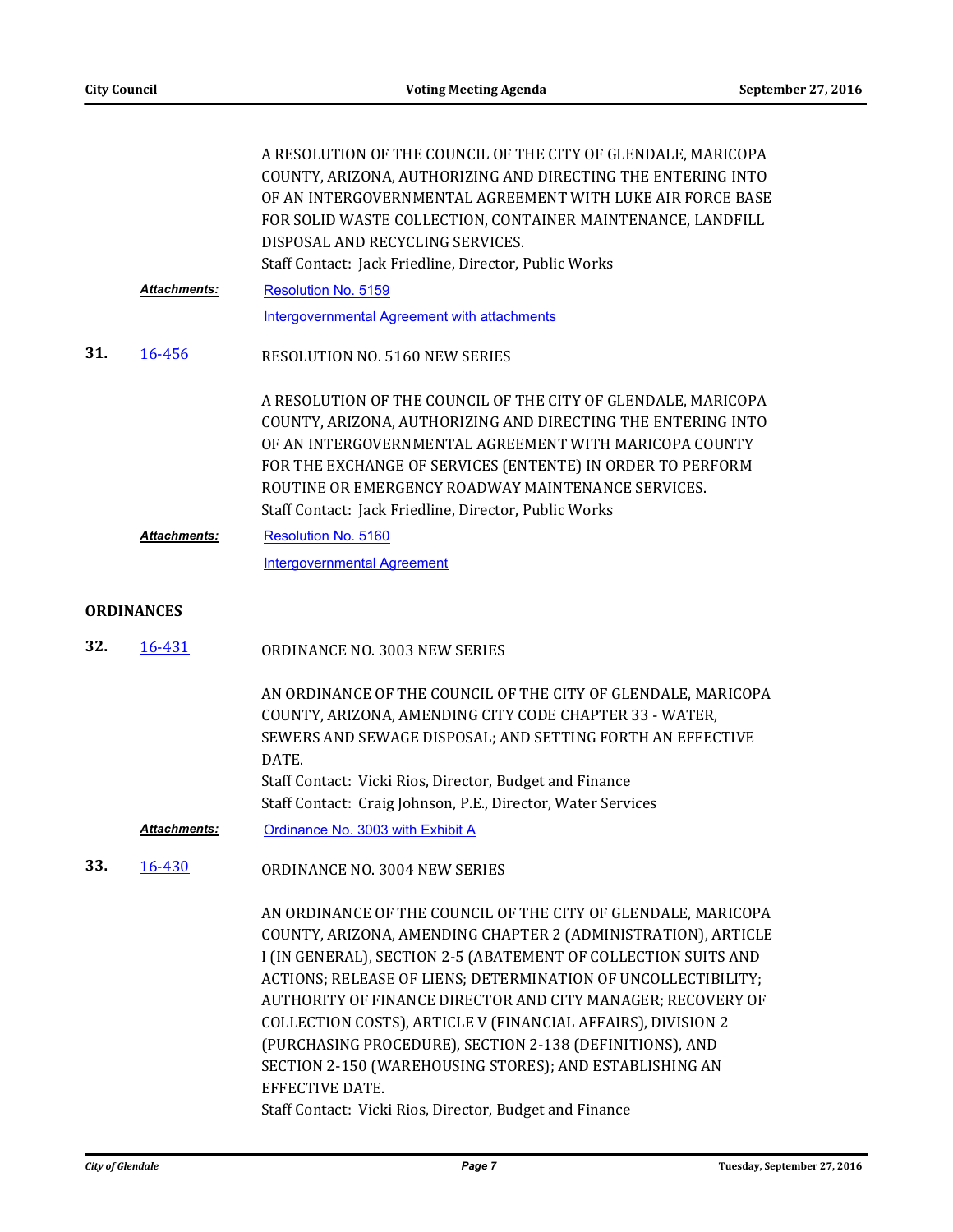| <b>City Council</b> |                     | <b>Voting Meeting Agenda</b>                                                                                                                                                                                                                                                                                                        | September 27, 2016 |
|---------------------|---------------------|-------------------------------------------------------------------------------------------------------------------------------------------------------------------------------------------------------------------------------------------------------------------------------------------------------------------------------------|--------------------|
|                     | Attachments:        | Ordinance No. 3004                                                                                                                                                                                                                                                                                                                  |                    |
| 34.                 | 16-452              | ORDINANCE NO. 3005 NEW SERIES                                                                                                                                                                                                                                                                                                       |                    |
|                     |                     | AN ORDINANCE OF THE COUNCIL OF THE CITY OF GLENDALE, MARICOPA<br>COUNTY, ARIZONA, AUTHORIZING THE EXECUTION OF A WATER LINE<br>EASEMENT LOCATED AT AZ GENERAL HOSPITAL ER AND DIRECTING THE<br>CITY CLERK TO RECORD A CERTIFIED COPY OF THIS ORDINANCE.<br>Staff Contact: Jack Friedline, Director, Public Works                    |                    |
|                     | <b>Attachments:</b> | Ordinance No. 3005 with Exhibit A                                                                                                                                                                                                                                                                                                   |                    |
|                     |                     | <b>Conveyance of Easement</b>                                                                                                                                                                                                                                                                                                       |                    |
| 35.                 | 16-453              | ORDINANCE NO. 3006 NEW SERIES                                                                                                                                                                                                                                                                                                       |                    |
|                     |                     | AN ORDINANCE OF THE COUNCIL OF THE CITY OF GLENDALE, MARICOPA<br>COUNTY, ARIZONA, AUTHORIZING THE EXECUTION OF A WARRANTY<br>DEED FOR RIGHT OF WAY LOCATED AT AZ GENERAL HOSPITAL ER, AND<br>DIRECTING THE CITY CLERK TO RECORD A CERTIFIED COPY OF THIS<br>ORDINANCE.<br>Staff Contact: Jack Friedline, Director, Public Works     |                    |
|                     | Attachments:        | Ordinance No. 3006 with Exhibit A                                                                                                                                                                                                                                                                                                   |                    |
|                     |                     | <b>Warranty Deed</b>                                                                                                                                                                                                                                                                                                                |                    |
| 36.                 | 16-455              | ORDINANCE NO. 3007 NEW SERIES                                                                                                                                                                                                                                                                                                       |                    |
|                     |                     | AN ORDINANCE OF THE COUNCIL OF THE CITY OF GLENDALE, MARICOPA<br>COUNTY, ARIZONA, AUTHORIZING THE EXECUTION OF A<br>SIDEWALK/DRIVEWAY EASEMENT LOCATED ADJACENT TO AZ GENERAL<br>HOSPITAL ER AND DIRECTING THE CITY CLERK TO RECORD A CERTIFIED<br>COPY OF THIS ORDINANCE.<br>Staff Contact: Jack Friedline, Director, Public Works |                    |
|                     | <b>Attachments:</b> | Ordinance No. 3007 with Exhibit A                                                                                                                                                                                                                                                                                                   |                    |
|                     |                     | <b>Conveyance of Easement</b>                                                                                                                                                                                                                                                                                                       |                    |
| 37.                 | 16-457              | ORDINANCE NO. 3008 NEW SERIES                                                                                                                                                                                                                                                                                                       |                    |
|                     |                     | AN ORDINANCE OF THE COUNCIL OF THE CITY OF GLENDALE, MARICOPA<br>COUNTY, ARIZONA, AUTHORIZING THE EXECUTION OF A<br>SIDEWALK/DRIVEWAY EASEMENT LOCATED ADJACENT TO AZ GENERAL<br>HOSPITAL ER AND DIRECTING THE CITY CLERK TO RECORD A CERTIFIED<br>COPY OF THIS ORDINANCE.<br>Staff Contact: Jack Friedline, Director, Public Works |                    |
|                     | Attachments:        | Ordinance No. 3008 with Exhibit A                                                                                                                                                                                                                                                                                                   |                    |
|                     |                     | <b>Conveyance of Easement</b>                                                                                                                                                                                                                                                                                                       |                    |
| 38.                 | 16-459              | ORDINANCE NO. 3009 NEW SERIES                                                                                                                                                                                                                                                                                                       |                    |